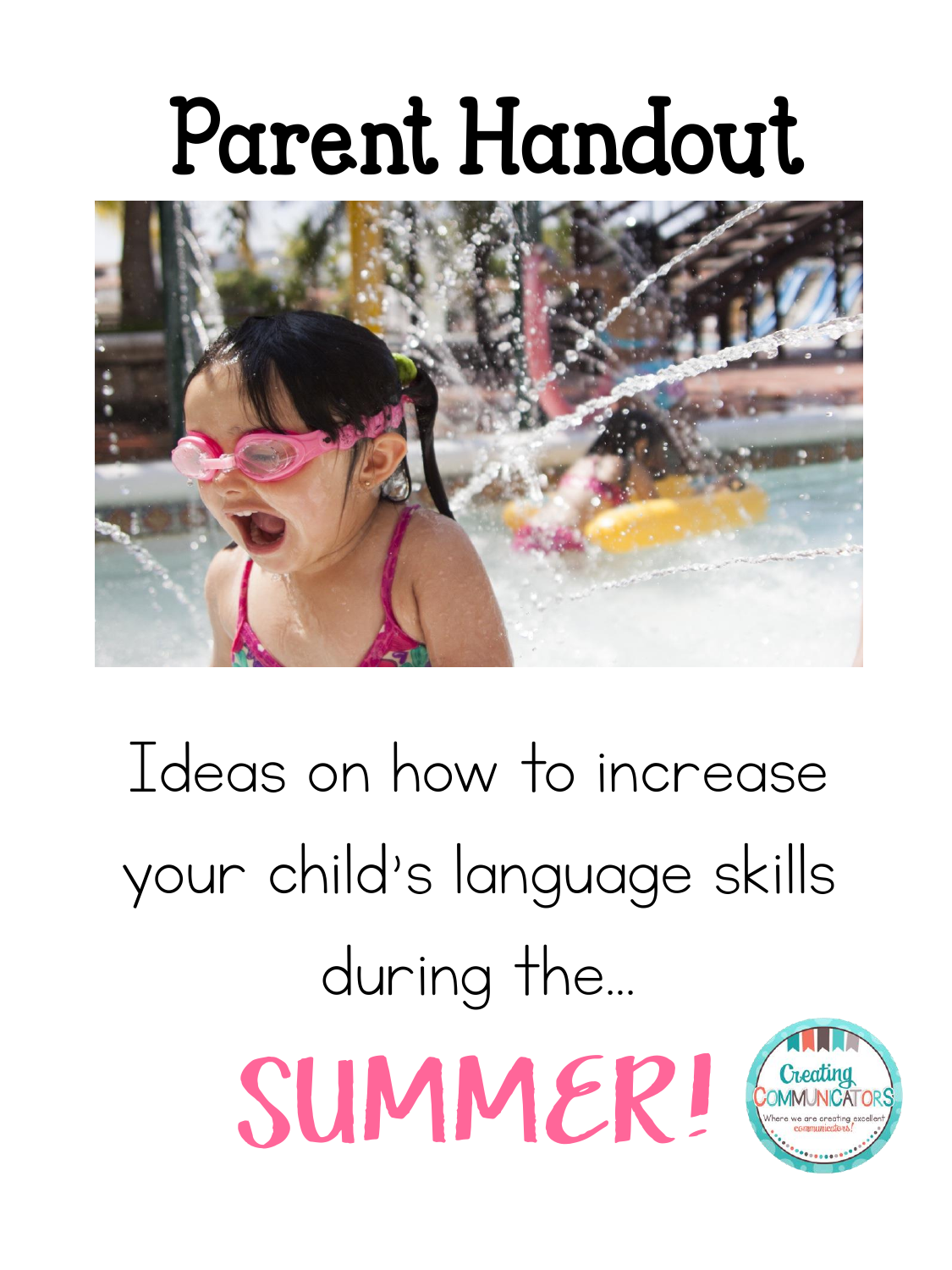#### Beach

The beach is a great place to learn language!

- While you are swimming you can talk about the temperature of the water- it is very cold, etc.
- Explain the attributes of things you see: the large trees have many branches.
- Talk about concepts such as you are diving off of the dock, swimming under the water, or coming down the slide.
- Use pronouns such as "they are swimming" "or "she is building a sandcastle."



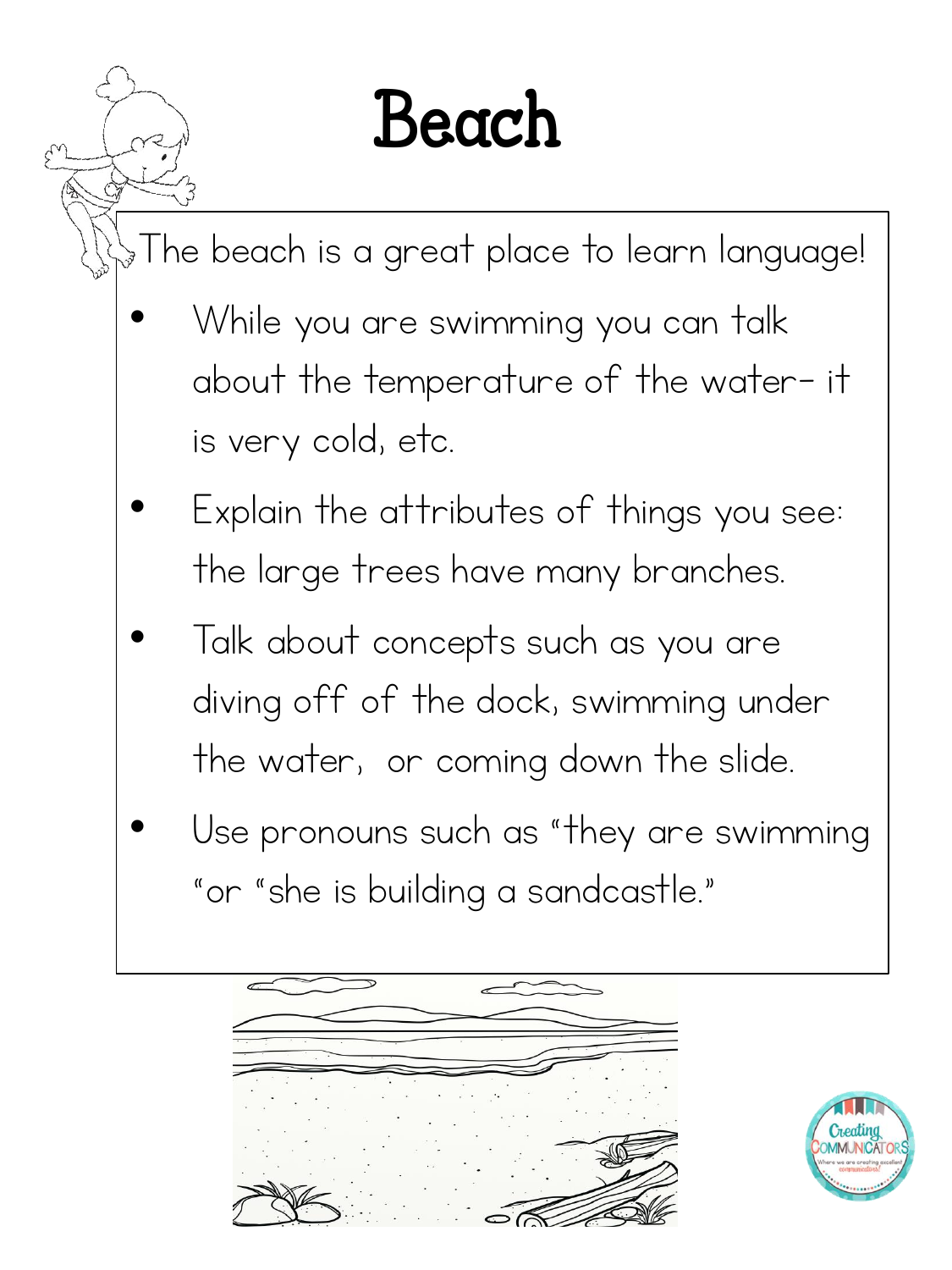

Camping is a great way to learn language about the outdoors!

- When you are hiking talk about the terrain. It is very rocky here, or there are many short bushes, etc.
- Sing songs when you are sitting by the fire. Talk about how the fire looks. Encourage your child to tell a spooky story.
- Sequence your day- first we made breakfast then we went swimming and the last thing we did was roast marshmallows.

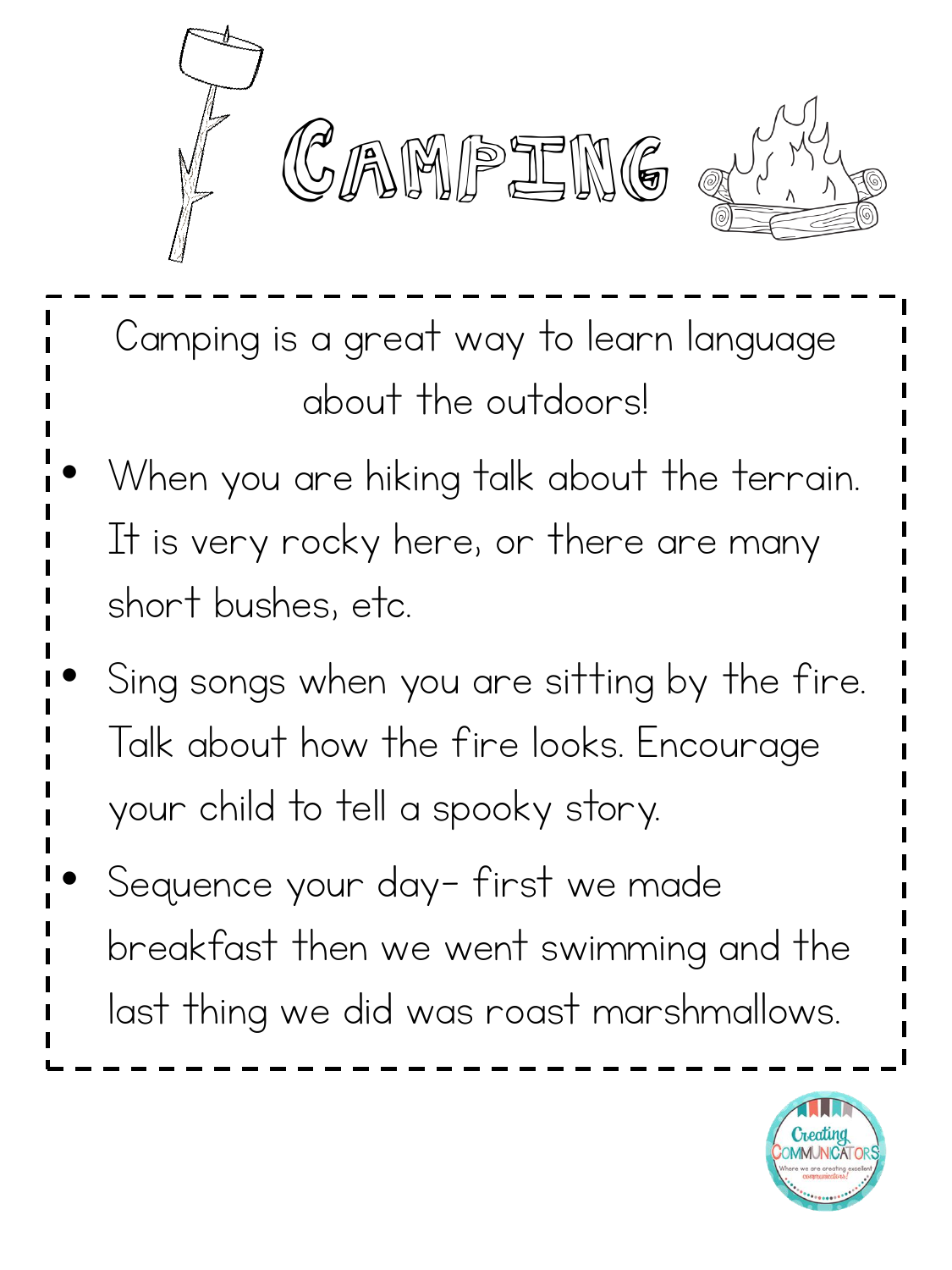## Park



- Playing at the playground is a great way to learn language!
- When you are at the park use concept words like you are going across the bridge, the swing is going back and forth, or she is going through/down the slide.
- Use pronouns and action words to describe what others are doing- she is swinging, he is running, etc.
- Play a game of tag and chase your child. Have fun and follow their lead (do what they like to do.)
- Describe how flowers and bushes look, smell, feel, etc.



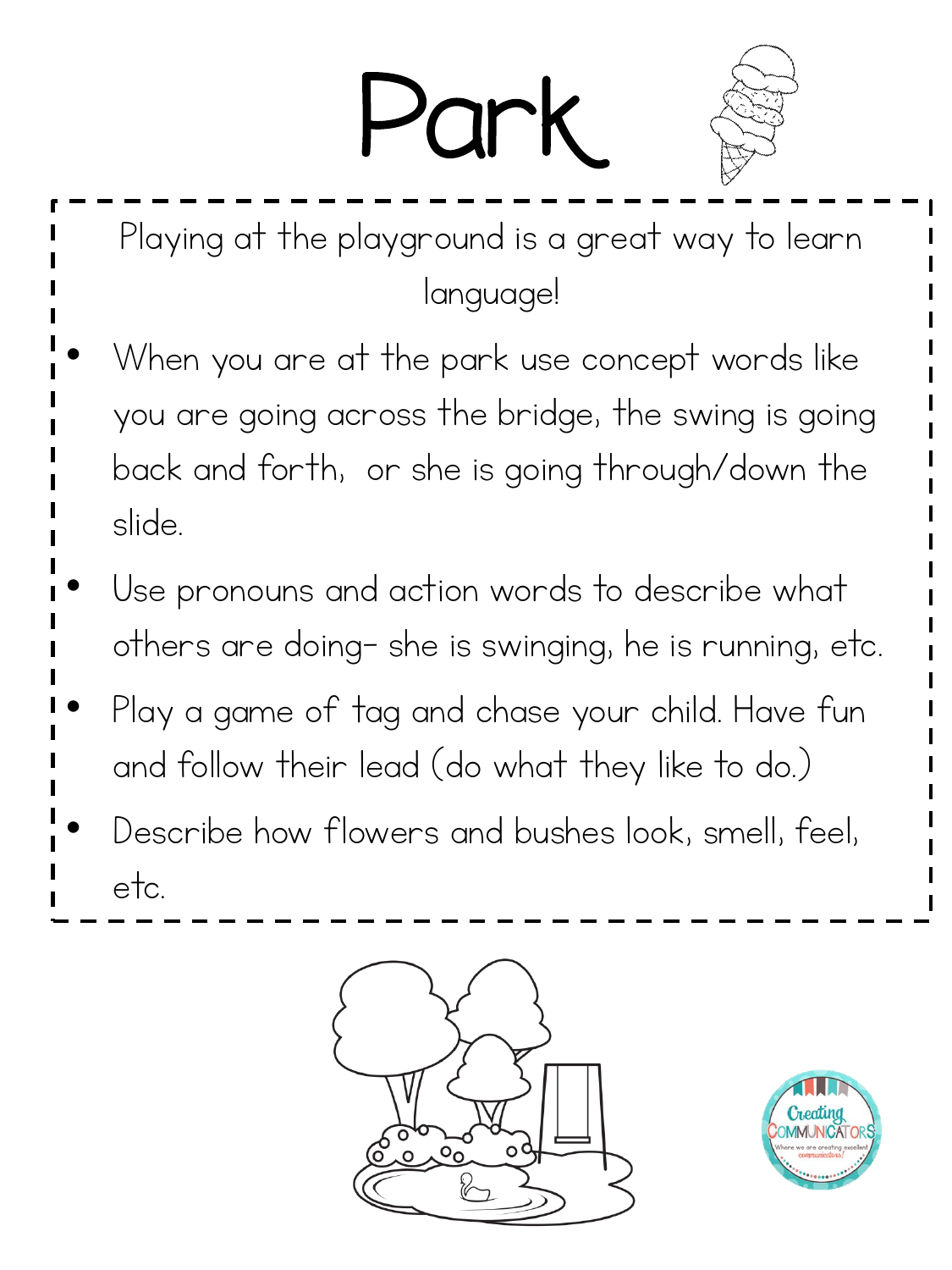

- Playing with bubbles is a great way to learn language!
- When your child is blowing bubbles label concept words like it is floating up, or falling down.
- Talk about the size of the bubble- this is a huge bubble and that one is very tiny. Introduce new vocabulary for big and small.
- Describe where the bubbles are going- that one is going up to the sky or that one fell on and popped on the grass.

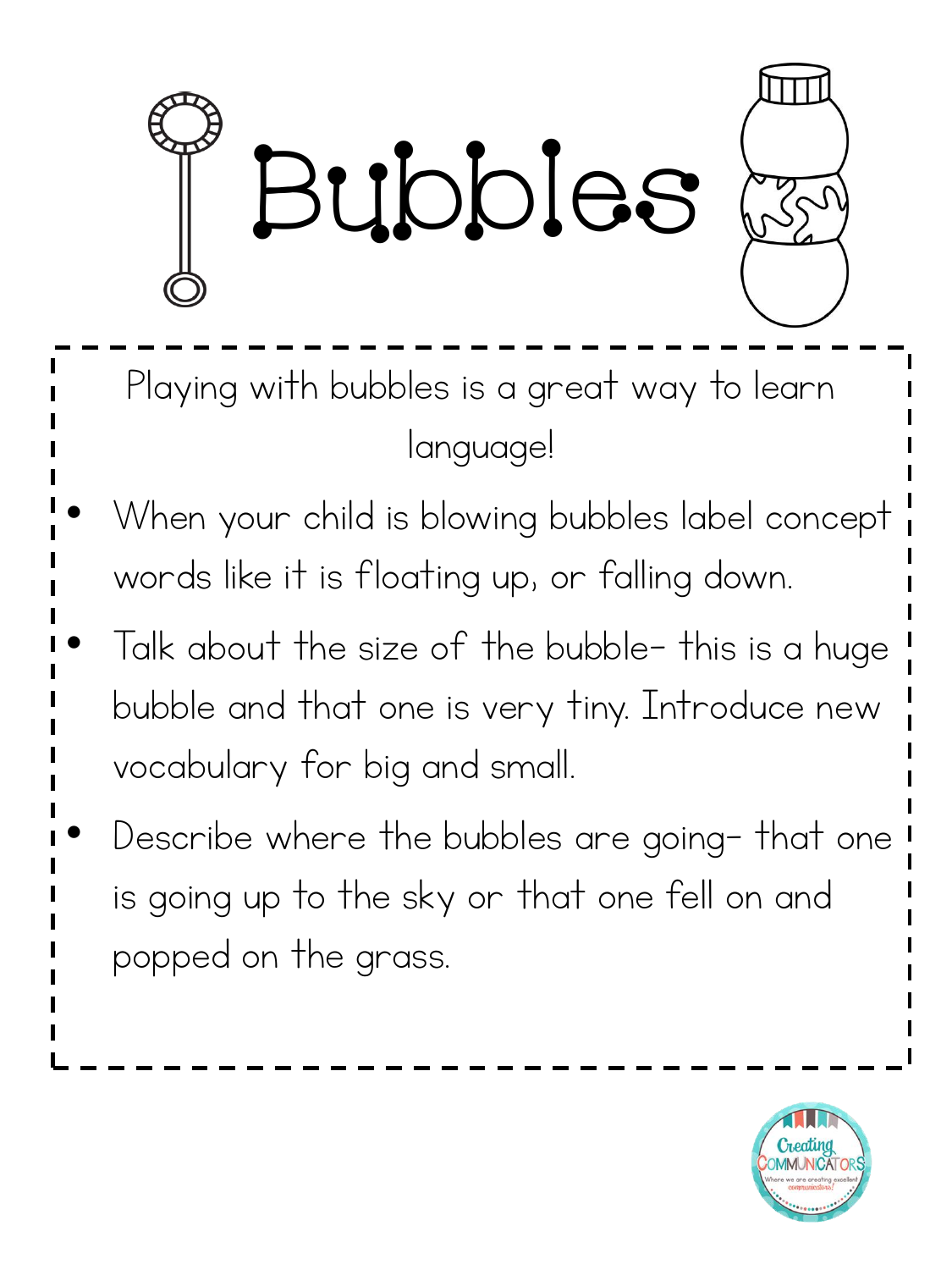# $B_0$



Playing with balls is a great way to learn language!

- Talk about what kind of ball you have and its attributes: this is a big, red, soft ball.
- Play ball with the whole family and take turns this encourages turn taking skills that are needed in conversation.
- Ask your child to hide the ball and ask your child, "Where is it?" to help them learn using concept words like *under*, *on, in,* or *behind*.
- Describe action words like the ball is rolling away, the ball bounced of my head, etc.
- Have fun!